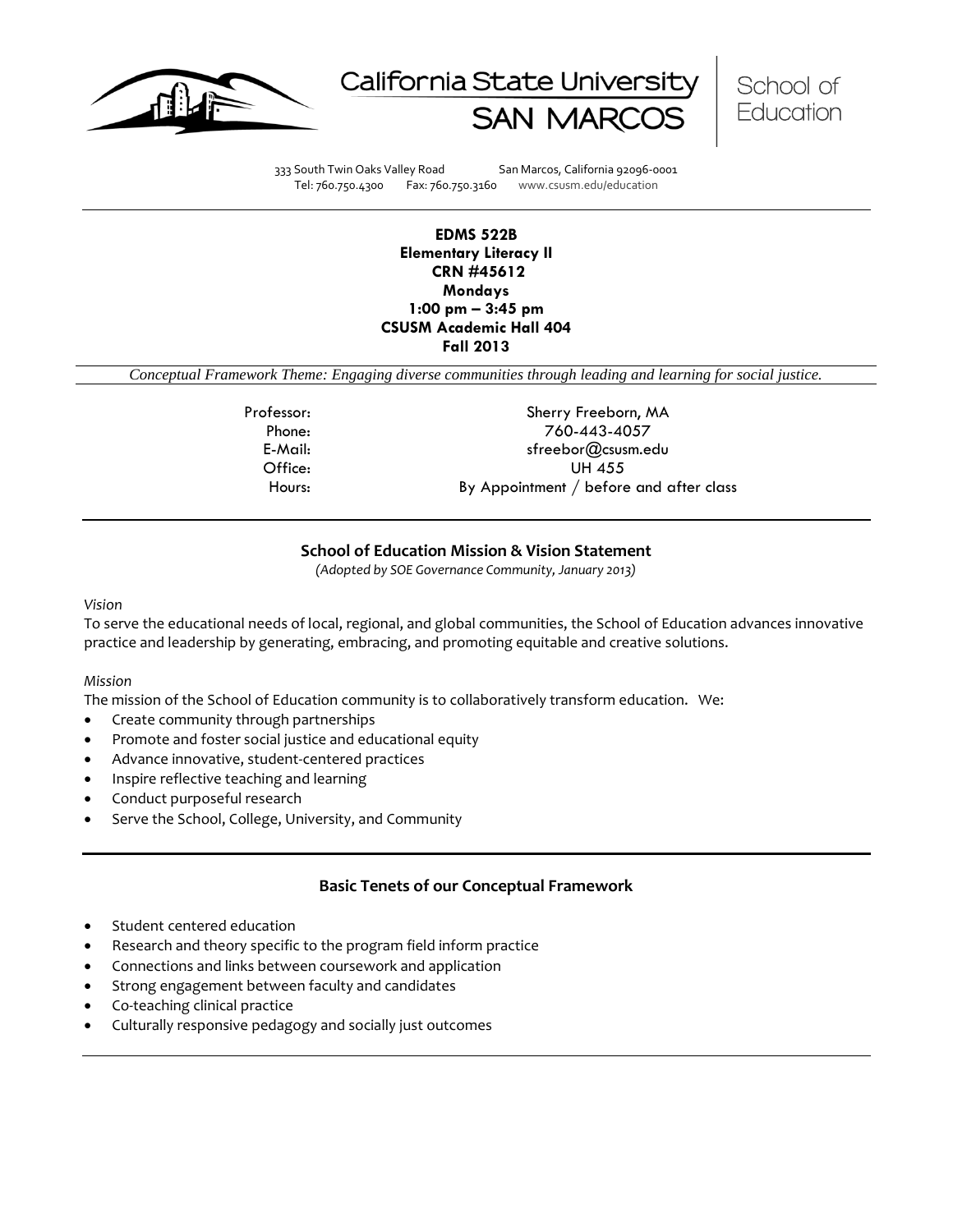# **COURSE DESCRIPTION**

Focuses on developing an advanced understanding of theory, methodology, and assessment of English language Arts and second language learning in integrated and inclusive elementary classrooms.

FREEBORN: The primary aim of this course is for students to develop an understanding of the theory, methodology and assessment of English language arts and second language learning in integrated and inclusive elementary and middle school classrooms.

# **Course Prerequisites:**

Admission to the Integrated Credential Program and successful completion of EDMS 521B

## **California Teaching Commission Standards Alignment:**

The course objectives, assignments, and assessments have been aligned with the CTC standards for Multiple Subjects Credential. The following standards are a primary emphasis for this course:

- 3-Relationship between theory and practice
- 4-Pedagogical thought and reflective practice
- 5-Equity, Diversity & Access
- 7-Preparation to Teach Reading Language Arts
- 7-A: Multiple Subject Reading, Writing, and Related Language Instruction in English

## **Special Education:**

Consistent with the intent to offer a seamless teaching credential in the College of Education, this course demonstrates the collaborative infusion of special education competencies reflecting inclusive educational practices.

## **Technology:**

This course infuses technology competencies to prepare candidates to use technology, emphasizing use in both teaching practice and student learning.

## **Course Objectives:**

*KNOWLEDGE - Teacher candidates will:*

- *Gain an understanding of how a first and second language are acquired.*
- *Gain an understanding of the reading process and its relationship to thought, language and learning and the knowledge of reading content, including: word analysis, fluency, vocabulary- academic language- and background knowledge, reading comprehension, literary response and analysis.*
- *Gain understanding of how to learn to read and write in first and second languages.*
- *Become familiar with how to "deliver a comprehensive program of systematic, explicit instruction in reading, writing, listening, and speaking aligned to the state adopted English Language Arts Content Standards and the Reading/Language Arts Framework (2007)."*
- *Become familiar with "multiple monitoring measures within the three basic types of assessments to determine students' progress towards state adopted content standards."*
- *Become familiar with "differentiated reading instruction and interventions to meet the needs of the full range of learners (including struggling readers, students with special needs, English learners, speakers of non-standard English, and advanced learners) who have varied reading levels and language backgrounds."*

*SKILLS - Teacher candidates will:*

- *Become sensitive observers of children's language using behaviors.*
- *"Demonstrate knowledge and ability to utilize multiple monitoring measures within the three basic types of assessments to determine students' progress towards state adopted content standards: entry level assessment for instructional planning, monitoring student progress, post test or summative assessment."*
- *"Be able to analyze and interpret results [of children's reading and writing behaviors] to plan effective and differentiated instruction and interventions."*
- *"Demonstrate knowledge of components of effective instructional delivery in reading, writing and listening and speaking."*
- *Develop the ability to select appropriate materials and instructional strategies to meet the individual needs of students and use "State Board of Education (SBE)-adopted core instructional materials for both instruction and intervention."*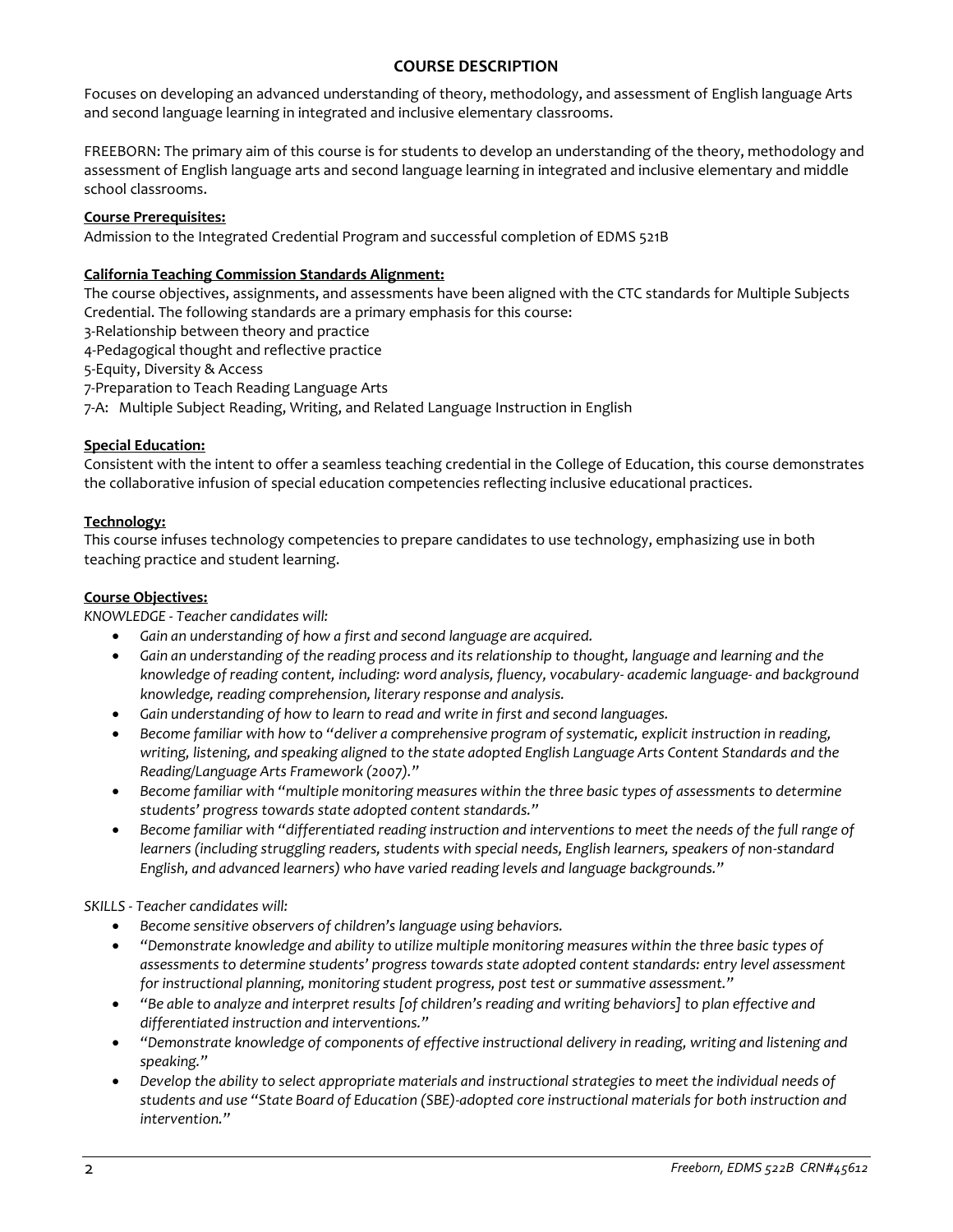- *Develop the ability to differentiate literacy instruction in order to provide Universal Access.*
- *Learn how to organize the classroom for teaching reading and writing to the full range of learners (including struggling readers, students with special needs, English learners, speakers of non-standard English, and advanced learners) who have varied reading levels and language backgrounds*

*ATTITUDES AND VALUES – Teacher candidates will:*

- *Develop an appreciation for the natural language abilities children possess for processing and producing print.*
- *Appreciate the need and value of integrating reading and writing into all curricular areas*
- *Affirm the importance of a rich environment for an effective language arts program.*
- *Develop a sensitivity to and appreciation for culturally and linguistically diverse learners.*
- *Develop a sensitivity to and appreciation for the importance of reading and writing for students' own personal and professional growth.*
- *Develop a respect for each student, his/her abilities and background, and the student's right to instruction that meets his/her individual needs.*

# **Required Texts**

- Johns, Jerry. (2008). Basic Reading Inventory (any edition).
- Tompkins, Gail. (2008). Teaching Writing: Balancing Process and Product.
- Choose one (sign up in class before you obtain it):
	- o de la Pena, Matt (2005). Ball Don't Lie
	- o Munoz Ryan, Pam (2000). Esperanza Rising
	- o Alexi, Sherman (2007). The Absolutely True Diary of a Part-Time Indian
	- o Lewis, John (2013.) March, Part One
	- o Palacio, R.J. (2012) Wonder

# **Recommended Texts**

- Alice Quiocho & Sharon Ulanoff (2009) Differentiated Literacy Instruction for English Language Learners
- Tompkins, Gail. (2010). Literacy for 21st Century: A Balanced Approach (5th Edition)
- Zarrillo, James. Ready for RICA: A Test Prep Guide

# **Authorization to Teach English Learners**

This credential program has been specifically designed to prepare teachers for the diversity of languages often encountered in California public school classrooms. The authorization to teach English learners is met through the infusion of content and experiences within the credential program, as well as additional coursework. Students successfully completing this program receive a credential with authorization to teach English learners. *(Approved by CCTC in SB 2042 Program Standards, August 02)*

# **STUDENT LEARNING OUTCOMES**

# **Teacher Performance Expectation (TPE) Competencies**

Teacher Performance Expectations are standards for student teachers. This course is designed to help teachers seeking the Multiple Subjects Credential to develop the skills, knowledge, and attitudes necessary to assist schools and districts implement effective programs for all students. The successful candidate will be able to merge theory and practice in order to realize a comprehensive and extensive educational program for all students. The following TPE Competencies are addressed in this course: 1A Reading-ELA, 3 Interpretation and Use of Assessments, 4 Making Content Accessible, 5 Student Engagement, 6 Developmentally Appropriate Practices, 7 Teaching English Learners, 8 Learning About Students, 9 Instructional Planning, 10 Instructional Time, 14 Educational Technology, 15 Social Justice.

# **California Teacher Performance Assessment (CalTPA)**

Beginning July 1, 2008 all California credential candidates must successfully complete a state-approved system of teacher performance assessment (TPA), to be embedded in the credential program of preparation. At CSUSM this assessment system is called the CalTPA or the TPA for short.

To assist your successful completion of the TPA, a series of informational seminars are offered over the course of the program. TPA related questions and logistical concerns are to be addressed during the seminars. Your attendance to TPA seminars will greatly contribute to your success on the assessment.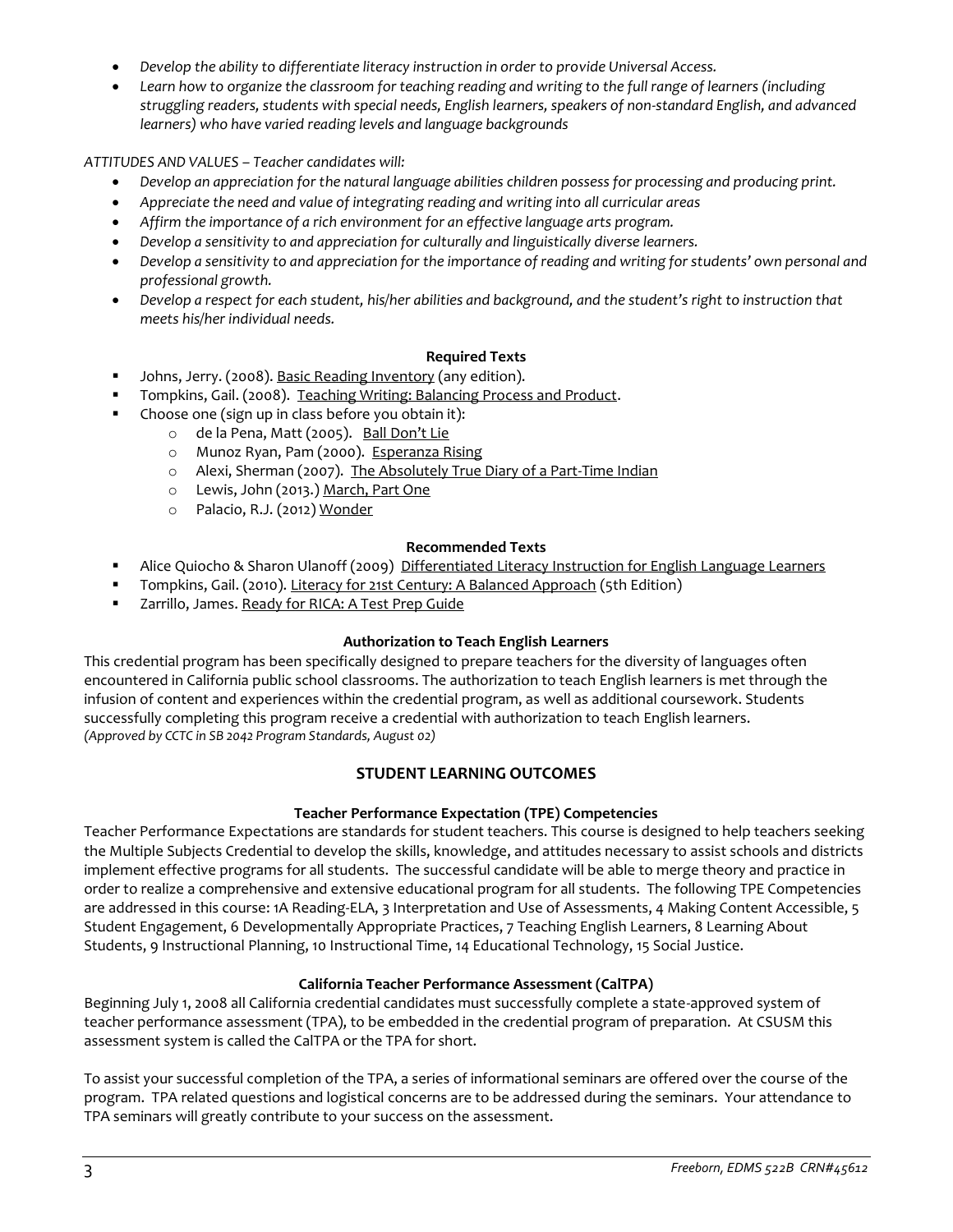Additionally, SoE classes use common pedagogical language, lesson plans (lesson designs), and unit plans (unit designs) in order to support and ensure your success on the TPA and more importantly in your credential program.

The CalTPA Candidate Handbook, TPA seminar schedule, and other TPA support materials can be found on the SoE website:<http://www.csusm.edu/education/CalTPA/ProgramMaterialsTPA.html>

## **Assessment of Professional Dispositions**

Assessing a candidate's dispositions within a professional preparation program is recognition that teaching and working with learners of all ages requires not only specific content knowledge and pedagogical skills, but positive attitudes about multiple dimensions of the profession. The School of Education has identified six dispositions – social justice and equity, collaboration, critical thinking, professional ethics, reflective teaching and learning, and life-long learning—and developed an assessment rubric. For each dispositional element, there are three levels of performance *unacceptable*, *initial target*, and *advanced target*. The description and rubric for the three levels of performance offer measurable behaviors and examples.

The assessment is designed to provide candidates with ongoing feedback for their growth in professional dispositions and includes a self-assessment by the candidate. The dispositions and rubric are presented, explained and assessed in one or more designated courses in each program as well as in clinical practice. Based upon assessment feedback candidates will compose a reflection that becomes part of the candidate's Teaching Performance Expectation portfolio. Candidates are expected to meet the level of *initial target* during the program.

## **School of Education Attendance Policy**

Due to the dynamic and interactive nature of courses in the School of Education, all students are expected to attend all classes and participate actively. At a minimum, students must attend more than 80% of class time, or s/he may not receive a passing grade for the course at the discretion of the instructor. Individual instructors may adopt more stringent attendance requirements. Should the student have extenuating circumstances, s/he should contact the instructor as soon as possible. *(Adopted by the COE Governance Community, December, 1997).*

**This course:** Students missing more than one class session cannot earn an A or A-. Students missing more than two class sessions cannot earn a B or B+. Students missing more than three classes cannot earn a C+. Arriving late or leaving early by more than 20 minutes counts as an absence. Notifying the instructor does not constitute an excuse. All assignments must be turned in on due date even in case of an absence.

# **Students with Disabilities Requiring Reasonable Accommodations**

Students with disabilities who require reasonable accommodations must be approved for services by providing appropriate and recent documentation to the Office of Disable Student Services (DSS). This office is located in Craven Hall 4300, and can be contacted by phone at (760) 750-4905, or TTY (760) 750-4909. Students authorized by DSS to receive reasonable accommodations should meet with their instructor during office hours or, in order to ensure confidentiality, in a more private setting.

## **All University Writing Requirement**

Writing requirements for this class will be met as described in the assignments. Every course at the university, including this one, must have a writing requirement of at least 2500 words.

# **CSUSM Academic Honesty Policy**

"Students will be expected to adhere to standards of academic honesty and integrity, as outlined in the Student Academic Honesty Policy. All written work and oral presentation assignments must be original work. All ideas/materials that are borrowed from other sources must have appropriate references to the original sources. Any quoted material should give credit to the source and be punctuated with quotation marks.

Students are responsible for honest completion of their work including examinations. There will be no tolerance for infractions. If you believe there has been an infraction by someone in the class, please bring it to the instructor's attention. The instructor reserves the right to discipline any student for academic dishonesty in accordance with the general rules and regulations of the university. Disciplinary action may include the lowering of grades and/or the assignment of a failing grade for an exam, assignment, or the class as a whole."

Incidents of Academic Dishonesty will be reported to the Dean of Students. Sanctions at the University level may include suspension or expulsion from the University.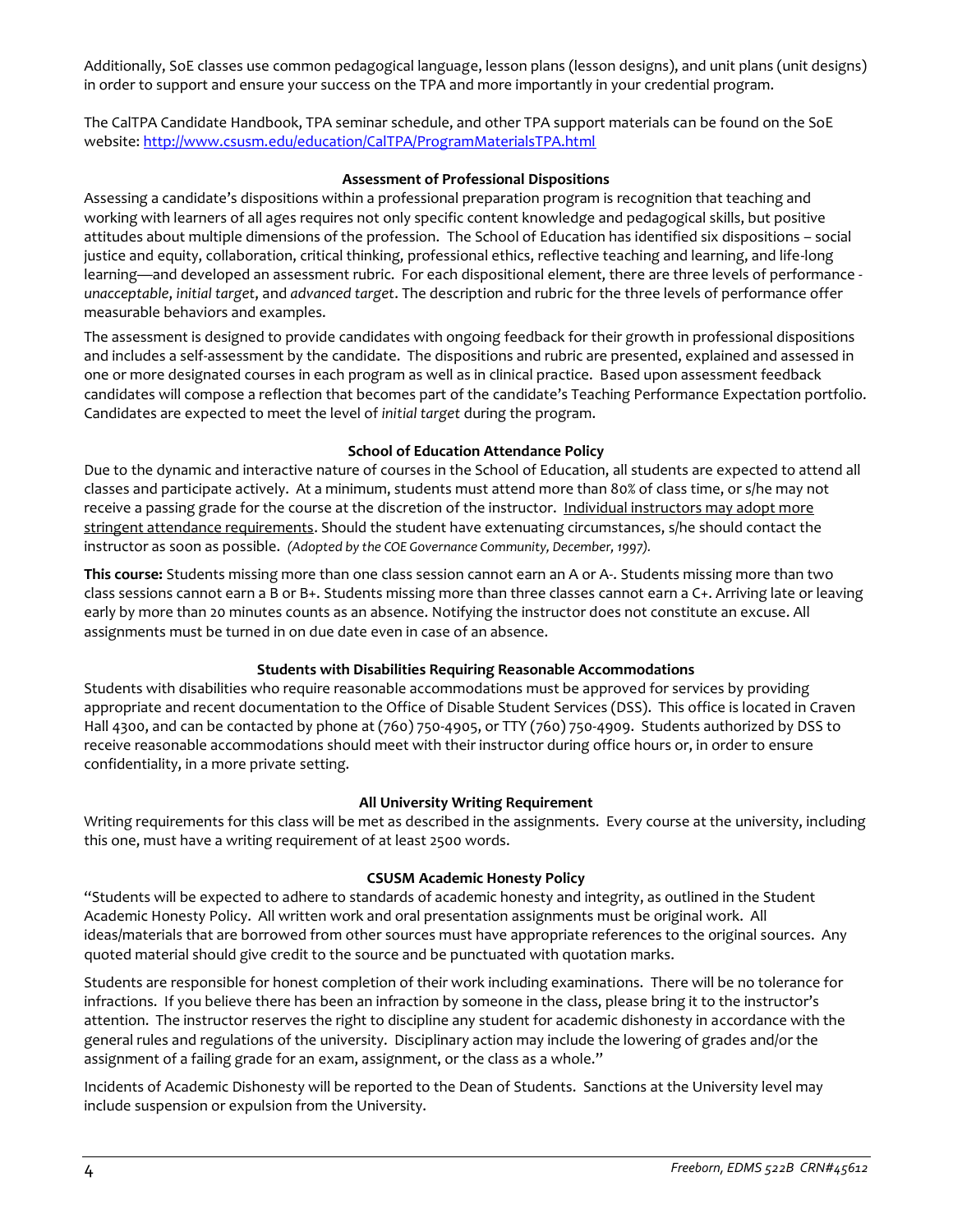# **Plagiarism:**

As an educator, it is expected that each student will do his/her own work, and contribute equally to group projects and processes. Plagiarism or cheating is unacceptable under any circumstances. If you are in doubt about whether your work is paraphrased or plagiarized see the Plagiarism Prevention for Students website http://library.csusm.edu/plagiarism/index.html. If there are questions about academic honesty, please consult the University catalog.

## **Use of Technology:**

Students are expected to demonstrate competency in the use of various forms of technology (i.e. word processing, electronic mail, Moodle, use of the Internet, and/or multimedia presentations). Specific requirements for course assignments with regard to technology are at the discretion of the instructor. Keep a digital copy of all assignments for use in your teaching portfolio. All assignments will be submitted online, and some will be submitted in hard copy as well. Details will be given in class.

## **Electronic Communication Protocol:**

Electronic correspondence is a part of your professional interactions. If you need to contact the instructor, e-mail is often the easiest way to do so. It is my intention to respond to all received e- mails in a timely manner. Please be reminded that e-mail and on-line discussions are a very specific form of communication, with their own nuances and etiquette. For instance, electronic messages sent in all upper case (or lower case) letters, major typos, or slang, often communicate more than the sender originally intended. With that said, please be mindful of all e-mail and on- line discussion messages you send to your colleagues, to faculty members in the School of Education, or to persons within the greater educational community. All electronic messages should be crafted with professionalism and care.

Things to consider:

- Would I say in person what this electronic message specifically says?
- How could this message be misconstrued?
- Does this message represent my highest self?
- Am I sending this electronic message to avoid a face-to-face conversation?

In addition, if there is ever a concern with an electronic message sent to you, please talk with the author in person in order to correct any confusion.

# **Course Requirements**

## **Assignments**

Students are expected to demonstrate competency in the use of various forms of technology (i.e. word processing, electronic mail, Moodle, use of the Internet, and/or multimedia presentations). Specific requirements for course assignments with regard to technology are at the discretion of the instructor. Keep a digital copy of all assignments for use in your teaching portfolio**. Assignments are to be turned in on the due date, no exceptions.** (Contact instructor if an emergency situation exits)

Proofread and edit word-processed assignments prior to submission. Hand-written work is not accepted. Assignments are written in Times, size12 font, and are double-spaced. Ensure the text is error-free (grammar, spelling), and ideas are logically and concisely presented. All citations, where appropriate, use American Psychological Association (APA) format.

| Assignment                                                  | <b>Points Possible</b> |
|-------------------------------------------------------------|------------------------|
| Field Observations (3)                                      | 15                     |
| Literacy Lesson Plan<br>Focus: Using writing in mathematics | 20                     |
| Literacy Case Study/Reflection                              | 20/5                   |
| Journal                                                     | 10                     |
| Writing Portfolio                                           | 10                     |
| Write/Reflect/Connect                                       | 10                     |
| Participation                                               | 10                     |
| Total                                                       | 100                    |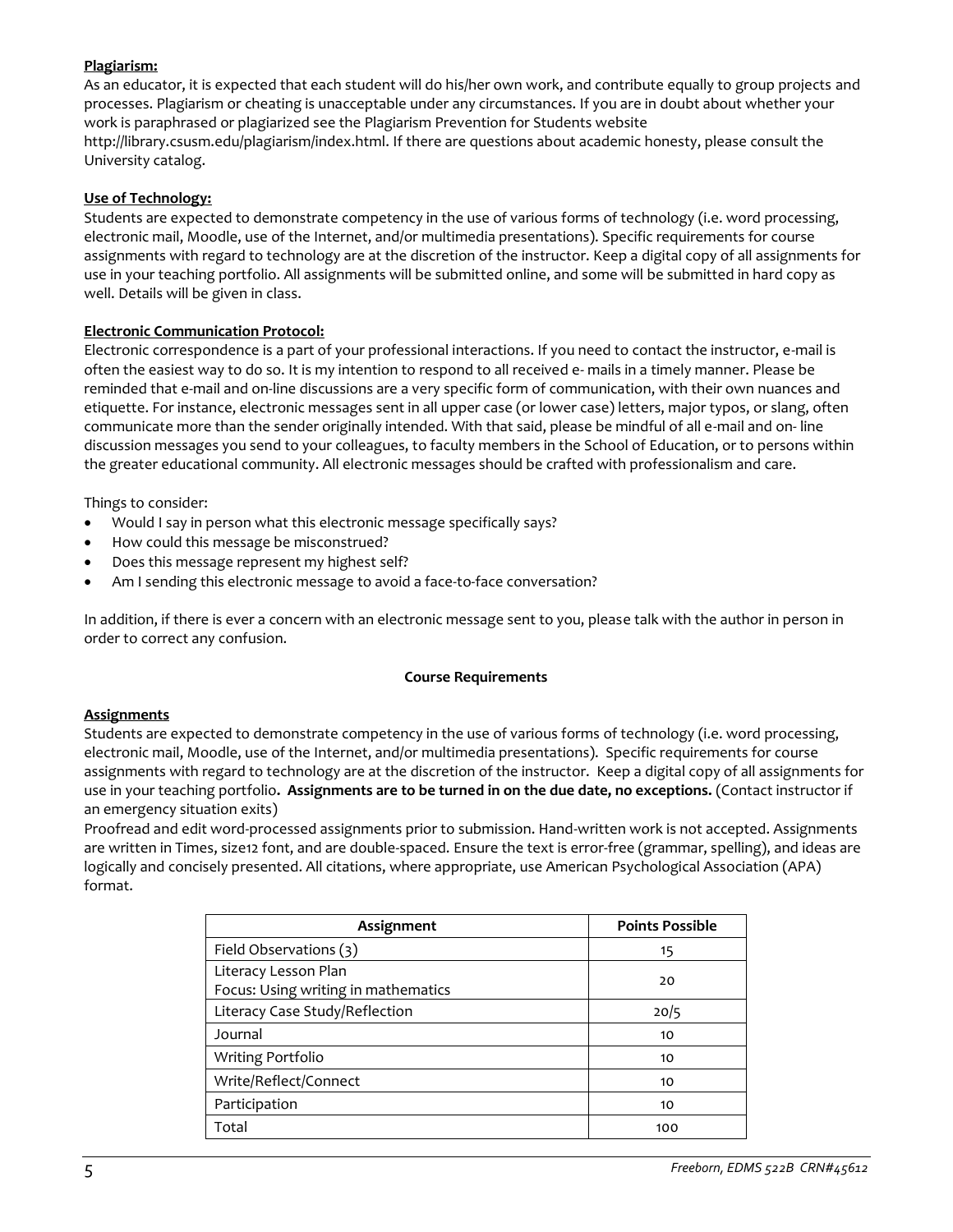## **FIELD OBSERVATIONS**

In both the Literacy courses (EDMS 521 and EDMS 522), you will study topics in literacy instruction related to RICA domains. Find the list of RICA domains in the table below.

| <b>RICA DOMAINS COVERED</b>                                        |
|--------------------------------------------------------------------|
| Embedded in each area: Assessment, Universal Access/Differentiated |
| Instruction, Oral Language and Writing                             |
| Domain 1:                                                          |
| "Planning Reading Instruction based on Assessment"                 |
| Domain 2:                                                          |
| "Word Analysis"                                                    |
| Domain 3:                                                          |
| "Fluency"                                                          |
| Domain 4:                                                          |
| "Vocabulary, Academic Language, and Background Knowledge"          |
| Domain 5:                                                          |
| "Comprehension"                                                    |

## **Task Requirements**

- You will conduct 3 observations of reading instruction in any content area from any of the RICA domains for your Field Observations.
- To complete the 3 Field Observations you observe a teacher while she/he is teaching a reading/language arts lesson. You will need to identify the RICA topic(s) that was being taught.
- You will submit your observations on the Field Observation form. Your observations should be written on the left hand side of the Field Observation form.
	- o **Your observations are not judgmental but only state what you observed the teacher doing during the lesson.**
- Your reflections should be written on the right hand side of the form.
- You should reflect on what you learned from this lesson about teaching this area of literacy.
	- o **Include RICA domain(s) observed**
	- o **What did you learn about teaching the RICA domains?**
	- o **Why do you think the teacher chose the specific strategies/activities to address the RICA domain?**
	- o **What do you think the next step in reading instruction would be?**

Below is an example of a completed observation form. Replicate the Field Observation form on your computer. Completed forms should be no longer than one full page. Please compile all 3 forms into one document file, one after the other, and submit them as one document.

## **FIELD OBSERVATION SAMPLE**

| <b>Literacy Topic:</b> Fluency/Reading Strategies<br>Rica Domain 3 | <b>Date: 10/1/2010</b>                                                  |
|--------------------------------------------------------------------|-------------------------------------------------------------------------|
| <b>Grade Level: First Grade</b>                                    | <b>Additional Descriptors:</b> All school assembly for the 1st<br>grade |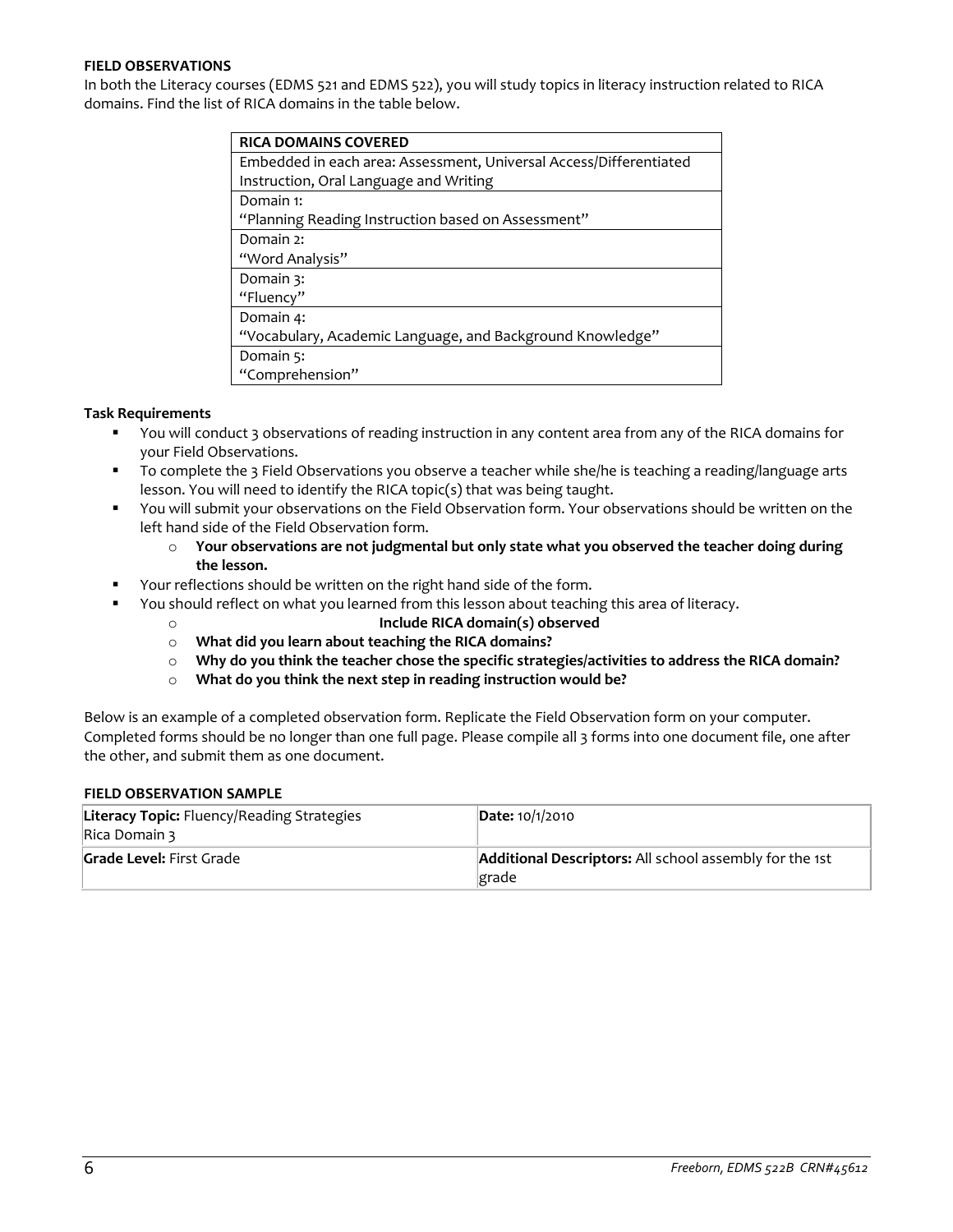## **Activity:**

The students were all seated "criss-cross/apple sauce" on the floor in the multi-purpose room, while their teachers were seated in folding chairs along the side of the room. The teacher began the fluency assembly/lesson by asking the students if they wanted to be good readers. Every student raised his/her hand in response to her question. She then informed them that they would be reviewing the reading strategies they learned in kindergarten. She put her students would be doing the same thing. I also liked how first PowerPoint slide on the big screen about "predict and infer," and read it aloud to the students. She then asked the students to read the strategy name along with her. She then explained to the students that this is when they think about what a story may be about or what comes next in a story. Then she showed the students the hand motions that go along with predict and infer strategy. The students watched as she made a box with her hands as she said predict and infer. She then asked them to do it along with her three times. The next PowerPoint slide for Phonics and decoding was put on the screen and the teacher read it aloud to the students while performing the hand motion of raising her hand up to her ear like a telephone. She explained that students use this strategy by sounding out unfamiliar words when reading. Then she asked the students to repeat the strategy and hand motions back to her three times. After the students were finished, she put the next slide up with the "modify and clarify" strategy. She explained to the students that they use this strategy to find out more about a text when something is unfamiliar or challenging to them. She then showed the students how to do the hand motion of putting glasses up to your eyes with your hands. After the students had done the motion along with her, she asked them to repeat the strategy three times, saying it out loud and performing the motion. Next, the teacher moved on to the strategy: summarize. She read the strategy out loud and explained to the students that this is when they can tell the beginning, middle and end of a story they have read. She then performed the hand motions of opening her fingers and raising up her hands while saying summarize and then putting her hands from left to right while saying beginning, middle, end. The students did the motion and song along with her and then she asked them to repeat it back three times. She then moved on to the final strategy of evaluate and explained to the students that this is when they decide whether or not they like a text. She performed the motion for them of thumbs up, then thumbs down, explaining what each represented. She had the students perform the motion along with her while they all sang, "evaluate, evaluate." Then the students repeated the motion and song back to her three times. To conclude the fluency assembly/lesson the teacher asked all the students to stand up and perform the motions for each strategy while singing the song together. All the other teachers were asked to join in as well.

## **Reflective Notes to Myself**

I enjoyed sitting in on this assembly and felt that I learned a lot along with the students. The facilitating teacher did a fantastic job. She was both informative and entertaining. I liked her use of song and hand motions as a strategy for the students to remember what they were learning about fluency. I left my observation singing the catchy tunes to myself throughout the day and knew that many of the this teacher presented a strategy, provided an explanation, gave an example and then taught the students a hand motion to go along with it. Her order of presenting helped to scaffold the information and aid comprehension. By having the students perform the song and motions back to her three times after each strategy, she was checking to make sure that each student understood that strategy before moving on to the next strategy. I also liked how she began the assembly by asking the students if they wanted to be good readers. In this manner she was grabbing the students attention and getting them exciting about learning. This is key to keeping the students focused on you and what you are teaching, plus applies what they are about to learn to their real lives. This was a fun and inventive way to present young students with the important strategies necessary to reach fluency in reading. I had never thought before about how I could make something as mundane as comprehension strategies fun for students by creating hand motions and song. This teacher ended the lesson well by reviewing all the material by having the students perform the new song and hand motions that they had just learned. This is a way to assess the students understanding as well as see whether or not they can remember all of the many strategies they just learned. Having all the other classroom teachers present is beneficial because they will be able to use the songs and motions presented, to teach and review in their own classrooms. Many students will need further review to commit these strategies to memory and the classroom teachers will be responsible for that. Overall I learned several good teaching strategies that I can keep in mind for my future students.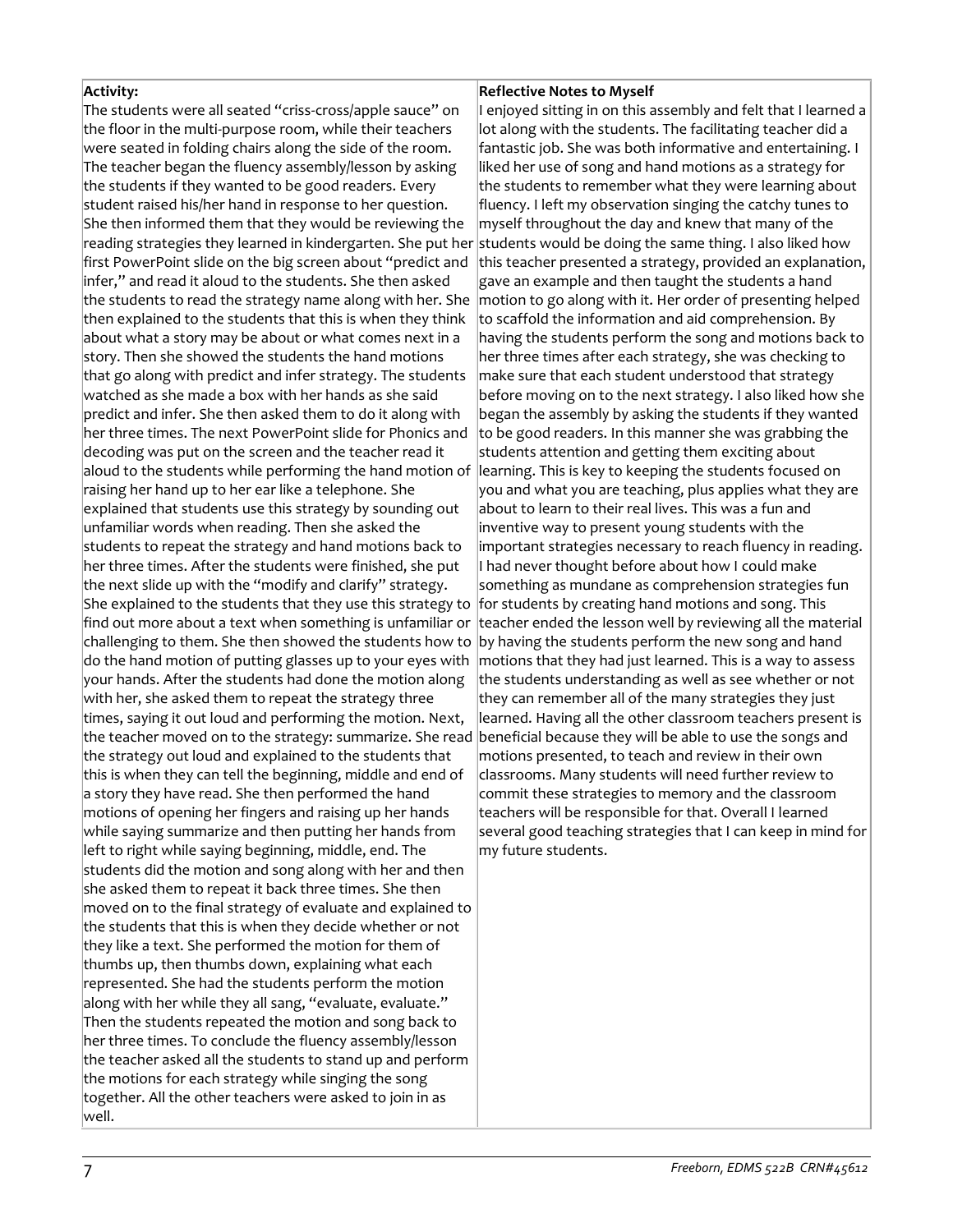## **FIELD OBSERVATIONS RUBRIC**

|                                | <b>Below Standards</b><br>1 Point                                                                                                                                                                                                   | <b>Approaching Standards</b><br>2 Points                                                                                                                                                                 | <b>Meets Standards</b><br>3 Points                                                                                                                                                                                                 | <b>Points</b> |
|--------------------------------|-------------------------------------------------------------------------------------------------------------------------------------------------------------------------------------------------------------------------------------|----------------------------------------------------------------------------------------------------------------------------------------------------------------------------------------------------------|------------------------------------------------------------------------------------------------------------------------------------------------------------------------------------------------------------------------------------|---------------|
| <b>RICA</b><br>domains         | Observation has 1<br>$\bullet$<br>Rica Domain<br>accurately identified                                                                                                                                                              | 2 observations have<br>$\bullet$<br><b>Rica Domains</b><br>accurately<br>identified                                                                                                                      | All 3 observations<br>$\bullet$<br>have Rica Domains<br>accurately identified                                                                                                                                                      |               |
| <b>Observations</b>            | Observations<br>$\bullet$<br>contain little<br>information and are<br>incomplete.<br>Little information<br>$\bullet$<br>on what the teacher<br>did<br>Little information<br>$\bullet$<br>on student<br>responses and<br>activities. | Observations<br>$\bullet$<br>contain some<br>detailed and<br>complete<br>information<br>Some information<br>on what the<br>teacher did<br>Some information<br>on student<br>responses and<br>activities. | Observations are<br>$\bullet$<br>detailed and<br>complete.<br>Clear, concise, and<br>complete information<br>on what the teacher<br>did<br>Clear, concise and<br>complete information<br>on student<br>responses and<br>activities |               |
| Reflection/<br><b>Analysis</b> | Response includes a<br>$\bullet$<br>basic explanation of<br>what you learned<br>from the lesson.<br>Response shows a<br>$\bullet$<br>beginning<br>understanding of<br>how this lesson<br>meets RICA domain                          | Response includes a<br>$\bullet$<br>detailed<br>explanation of what<br>you learned from<br>the lesson.<br>Response includes<br>$\bullet$<br>an understanding of<br>how this lesson<br>meets RICA domain  | Response includes a<br>$\bullet$<br>clear analysis and<br>complete explanation<br>of what you learned<br>from the lesson.<br>Response includes a<br>clear and complete<br>understanding of<br>how this lesson<br>meets RICA domain |               |
| <b>Total Points</b>            |                                                                                                                                                                                                                                     |                                                                                                                                                                                                          |                                                                                                                                                                                                                                    |               |

# **LITERACY LESSON PLAN**

You will write one lesson plan for both your math methods course (EDMS 543b) and your literacy methods course (EDMS 522b). You will integrate math and writing into one lesson. Use the lesson design format that you learned in EDMS 511b. You may work with one other person (preferably someone in the same grade level for the practicum experience), and turn the same lesson plan in to both instructors (math and Literacy).

Use the questions below to guide your thinking as you write the lesson plan.

- CA Content Standard(s), learning objectives, and assessments (all must be connected)
- $\bullet$  Into
- Describe what you will do prior to teaching the lesson to connect to students' prior knowledge and to engage them in the topic. Describe instructional strategies and student activities.
- Through
- Write a detailed instructional plan of what you will do when teaching the reading lesson. What will you do for each of the following steps of instruction?
	- o Modeled instruction: ("I do")
		- Describe Instructional Strategies
		- **•** Describe Student Activities
	- o Shared instruction: ("We do")
		- **•** Describe Instructional Strategies
		- **•** Describe Student Activities
	- o Guided instruction ("You do")
		- **•** Describe Instructional Strategies
		- Describe Student Activities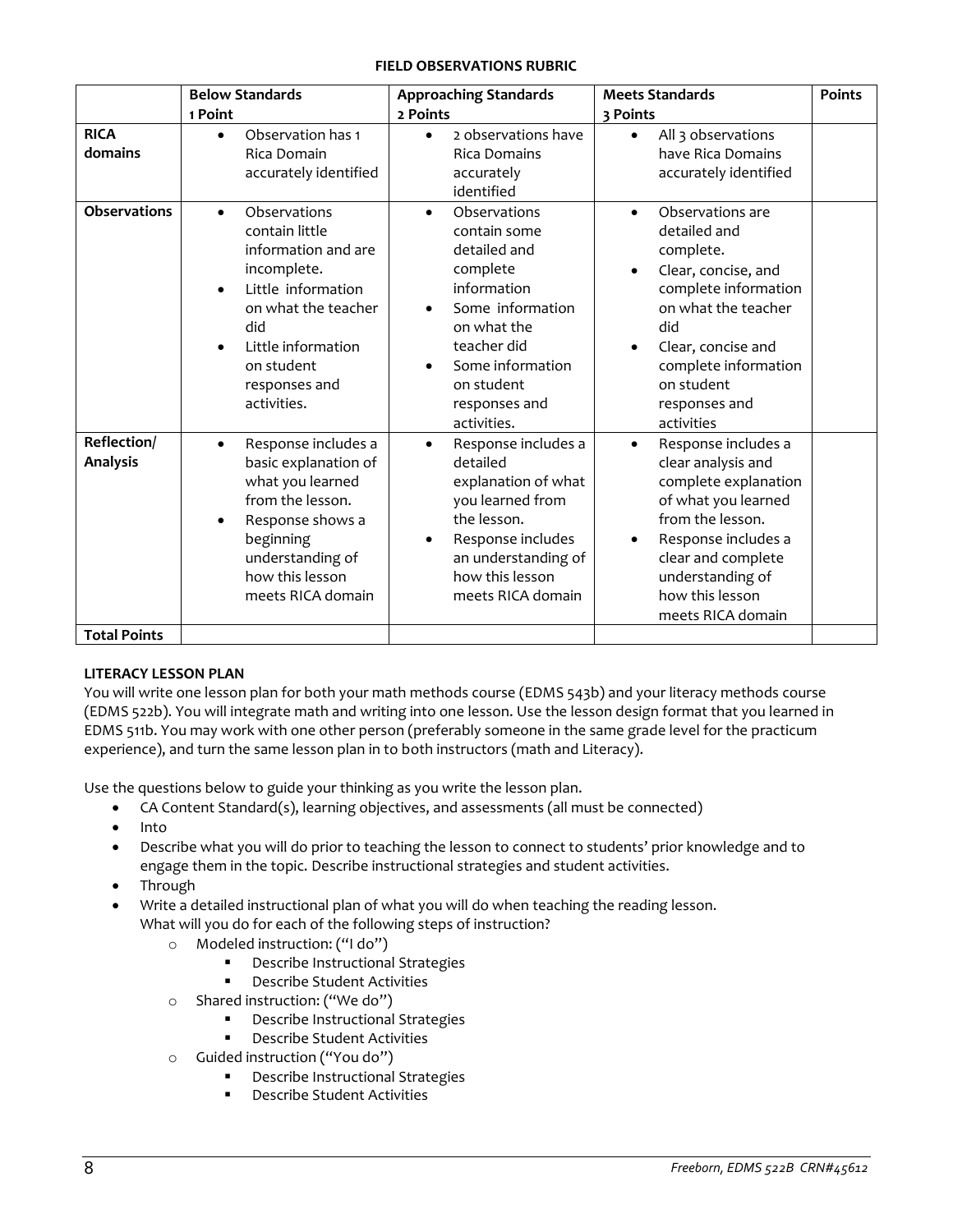- Beyond
- Write a paragraph that describes how you want students to apply what you have taught them to do in this lesson. How will you reinforce and review the key concepts and skills of this lesson?

# **LITERACY CASE STUDY**

The Literacy Case Study is described in detail in the Literacy Case Study Handbook provided on the Moodle site. Students conduct literacy assessment with one child who is a reader, analyze and interpret the resulting data, and describe the child's strengths and needs in reading.

Students develop recommendations in the form of specific instructional strategies that support the child's progress in reading.

The case study child **must** already be reading. It is recommended that s/he be in the upper elementary grades and be reading below his/her current grade level. The completed assessment forms are placed in an appendix that is handed in to the instructor in hard copy. A parent permission (consent) form must be included in the appendix.

## **JOURNAL**

 You will engage in an ongoing discussion with your professor and your classmates about the readings and how they connect to our in-class discussions as well as your field experiences. Keep a spiral notebook or composition book dedicated to this journal. You will read each week's readings and respond to them in the journal. You may focus on one theme you notice or a question you have. Or you may respond with your overall thinking on the topic. Bring your journal to class each week because we will share the journals with each other and respond to each other's writing. More details will be shared in class.

## **WRITE-CONNECT-REFLECT**

## **Task Requirements:**

You will select a piece of writing from your portfolio that you experienced as a student and consider how you would use this as a teacher. Respond to the following as you write a reflection on creating a writing lesson for students.

- What is the purpose of your lesson?
- How does it relate to real writing?
- What are your learning goals?
- How are they aligned with the CA Reading/Language Arts standards and/or Common Core?
	- o Check the Reading/Language Arts framework for CA public school
- How will you present the lesson
	- o Instructional strategies, resource materials, time frame
- How will you group students for the lesson?
- How will you assess your students?
- What accommodations will you provide for students who need additional help?

## **Important**

- You plan must address the needs of mainstream students, as well as make provisions for second language learners, students struggling, and accelerated students.
- How are you going to work with students who are having difficulty?
- How will you scaffold second language learners' learning during the lesson?
- How will your lesson provide enrichment for accelerated students?
- Will you meet with students individually or in a small group while other students work independently?

## **WRITING PORTFOLIO**

There will be a number of writing assignments begun in class and completed as assignments. You will keep a portfolio of your writing to be collected throughout the semester and shared at the Literacy Café.

## **LITERATURE CIRCLE PARTICIPATION**

Grade will be a participation grade and included in professional demeanor.

**Task Requirement:**

- Sign up for a specific children's literature book
- Read the book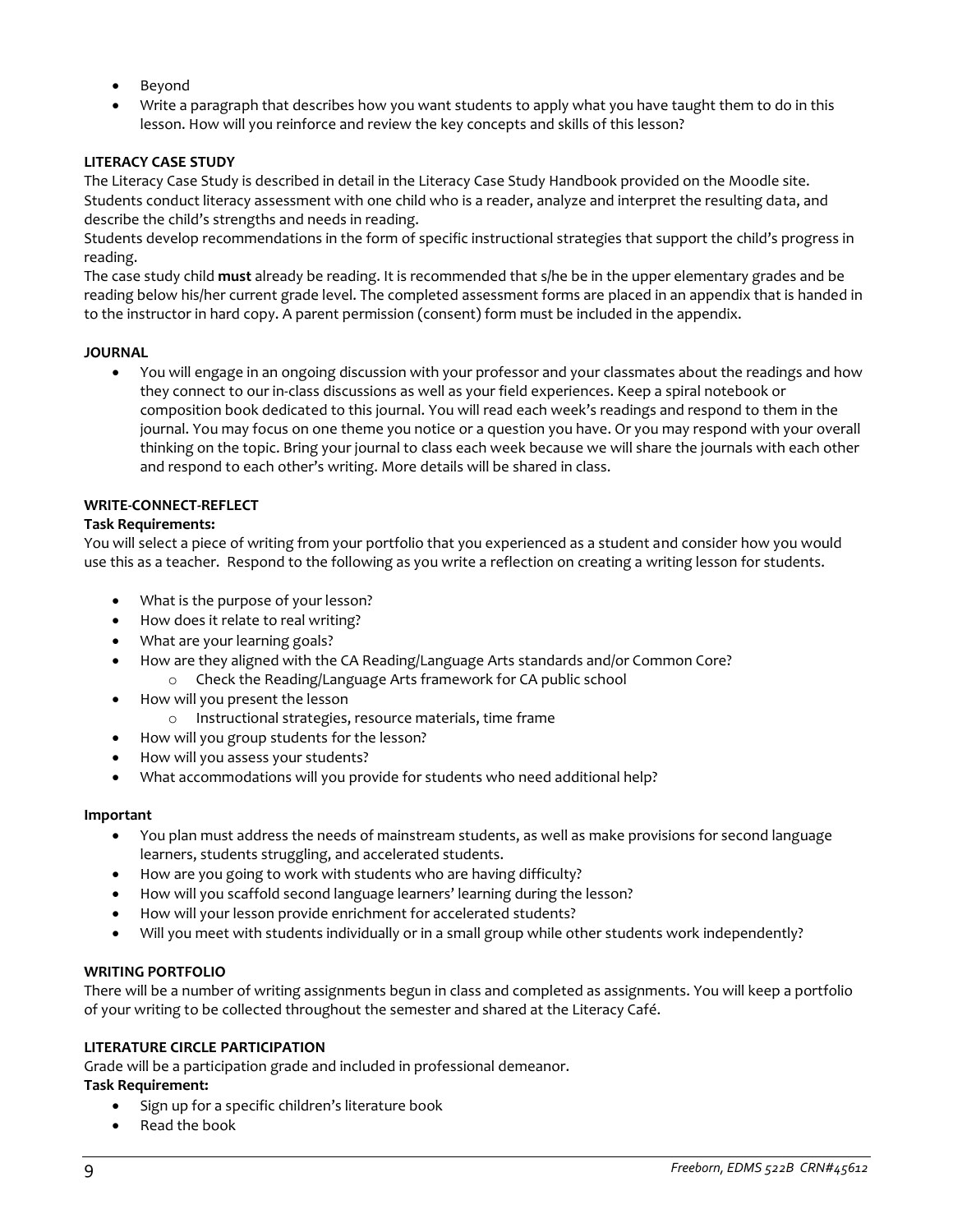- Complete a literature circle assignment page
- Participate in a literature circle discussion group within class.
- Create book "trailer" in iMovie with your group

# **Grading Standards**

In order to earn a teaching credential from the state of California, you must maintain a B average (3.0 GPA) and cannot receive below a C+ in any course in your teacher education program.

|      |           | Α | 93-100 | А- | 90-92 |
|------|-----------|---|--------|----|-------|
| B+   | 87-89     | В | 83-86  | B- | 80-82 |
| $C+$ | $77 - 79$ |   | 73-76  | C- | 70-72 |